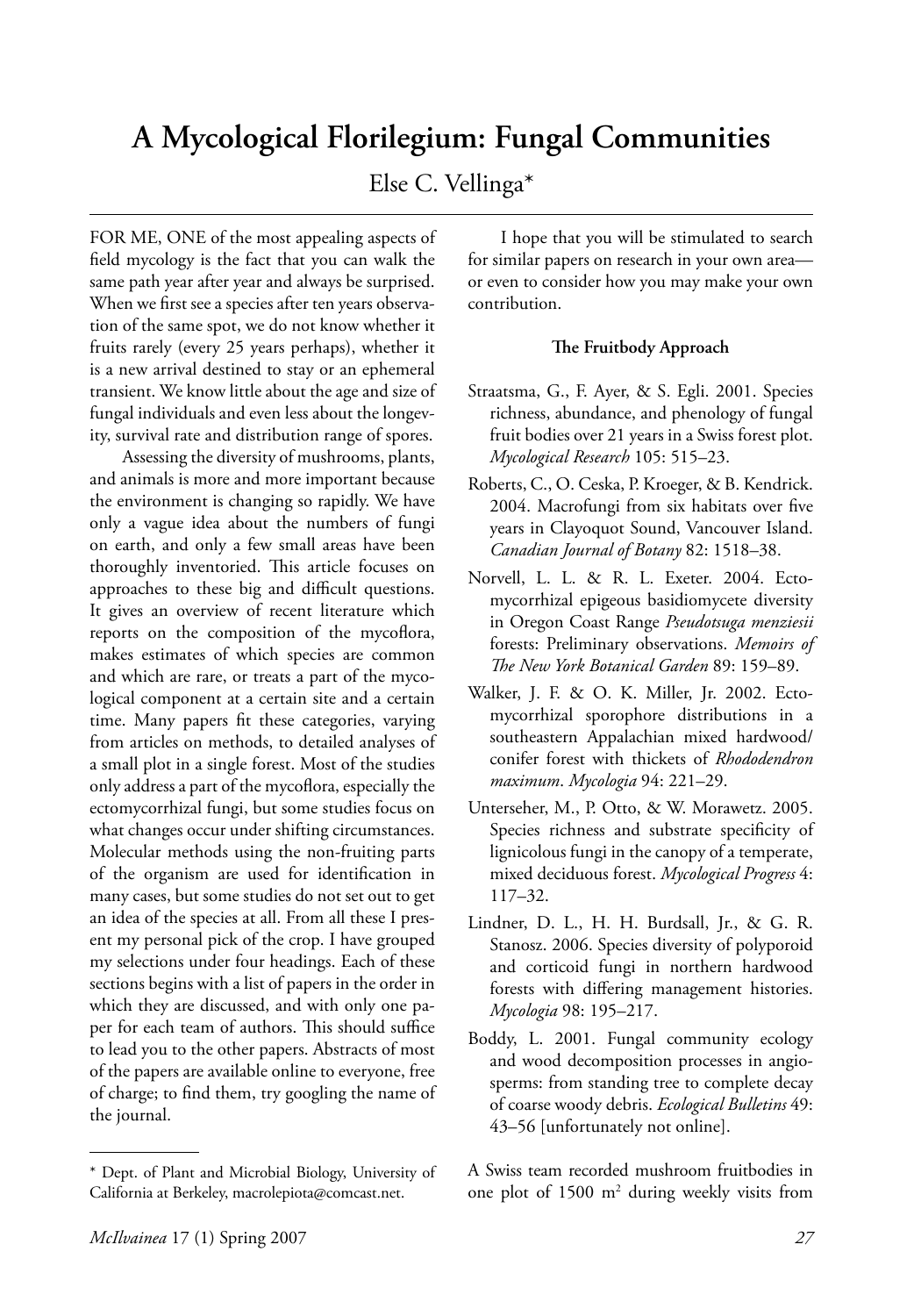May to November over the course of 21 years and found that only eight out of over 400 species fruited every year. And every year, even in a very dry year and the very last year, species which had never been encountered before were reported. The numbers of species fluctuated from 18 during the driest year of 1989 to 194 in 1992, and the numbers of fruitbodies from 182 during that dry year of 1989 to 8467 in 1993, the wettest year. In total 71,222 fruitbodies were produced. A lower visit frequency was considered, but they found that many species were missed if they only inventoried every other week. This study focused entirely on above-ground terrestrial fruiting bodies, leaving aside all the conks, small leaf-inhabiting discs, and the truffles, to name a few of the other groups. The data collected in this very thorough fashion were used as a comparison with the effects of different treatments (nitrogen addition, picking of fruitbodies, etc.). This study has set a classic example of how to perform fruitbody surveys.

 Dunes, bogs, estuaries, forest fringes, second-growth, and old-growth temperate rainforest were the places on the west coast of Vancouver Island where a small group inventoried for five years. No plots, visits in spring and autumn (in most years twice), and a huge effort in identifying the species encountered. The list has over 550 species, and every year it grew by at least 100! So, the real richness of this area is not known at all, and many more years are necessary to measure its extent. The old-growth rainforest with its three-dimensional structure got most attention, because of its intrinsic interest but also because it covers much more ground than the other habitats. It appeared to be the richest in species with 291—more than four times as many as were found in the bogs and estuaries. *Craterellus tubaeformis* occurred in all habitats and was one of 28 species to fruit every year, but most species were only encountered once, in one place. Three hundred ten species were found fruiting during one year only. An impressive number of *Cortinarius* species was discovered (67!), followed by *Mycena* with 38 and *Russula* with 35 species.

 An equally long list of species gives some insight into the fungal richness of Douglas-fir forests in Oregon. The effects of stand age, clearcutting, and thinning were examined, especially for the ectomycorrhizal flora, during four years. *Cortinarius*, *Inocybe* and *Russula* were the most

species-rich genera with 95, 62, and 50 species respectively. Heavy thinning decreased the richness of the stands, but moderate thinning, in which half the number of trees was left standing, did not change the richness significantly. The absence of good identification keys for many species-rich genera in this part of the country made work hard, and the authors plead for more taxonomic work to be done!

 From the eastern part of the U.S.A. comes a paper on the effect of *Rhododendron* thickets on the mushroom production in mixed woods. It had earlier been shown that *Tsuga canadensis*  seedlings in those thickets had fewer ectomycorrhizal fungi on their roots than did seedlings outside the thickets. Yet mushroom production did not seem to be affected at all by the presence or absence of this spreading bush. The same species were found inside and outside the thickets, and also the litter did not have any effects.

 Mycologists tend to walk with their heads down—a very good attitude in cities to a) avoid the dog poop and b) find coins—but there is a rich habitat above us! Tree canopies with their dead branches are a haven for bark-inhabiting and wood-rotting fungi. Lots of lofty slime molds have been discovered in the Great Smoky Mountains NP all-species inventory, but fungi have been step-motherly treated in this regard. Fortunately, there is now a nice example of treetop fungi from a German study. A temperate, mixed, deciduous forest is one of the sites for this canopy research, and a big crane was set up to allow people to get up and collect. A three-dimensional world asks for a different sampling approach than one for the two dimensions we are used to on the forest floor. A cube of 3x3x3 m<sup>3</sup> around the cabin hanging from the crane was the plot in which dead branches of different tree species were sampled. The branches were put in a moist chamber to get fruitbodies to grow on them, and the species were identified. Again, there a was wide variety and high number of species; 118 different fungal taxa were identified. Crust-formers were the most numerous, followed by small Ascomycetes. Real mushrooms, especially those with big fruitbodies, such as *Pluteus cervinus*, the deer fungus, were rare. Again, many species were only found once or on one tree, and many were restricted to a single tree species.

The importance of dead wood in forests has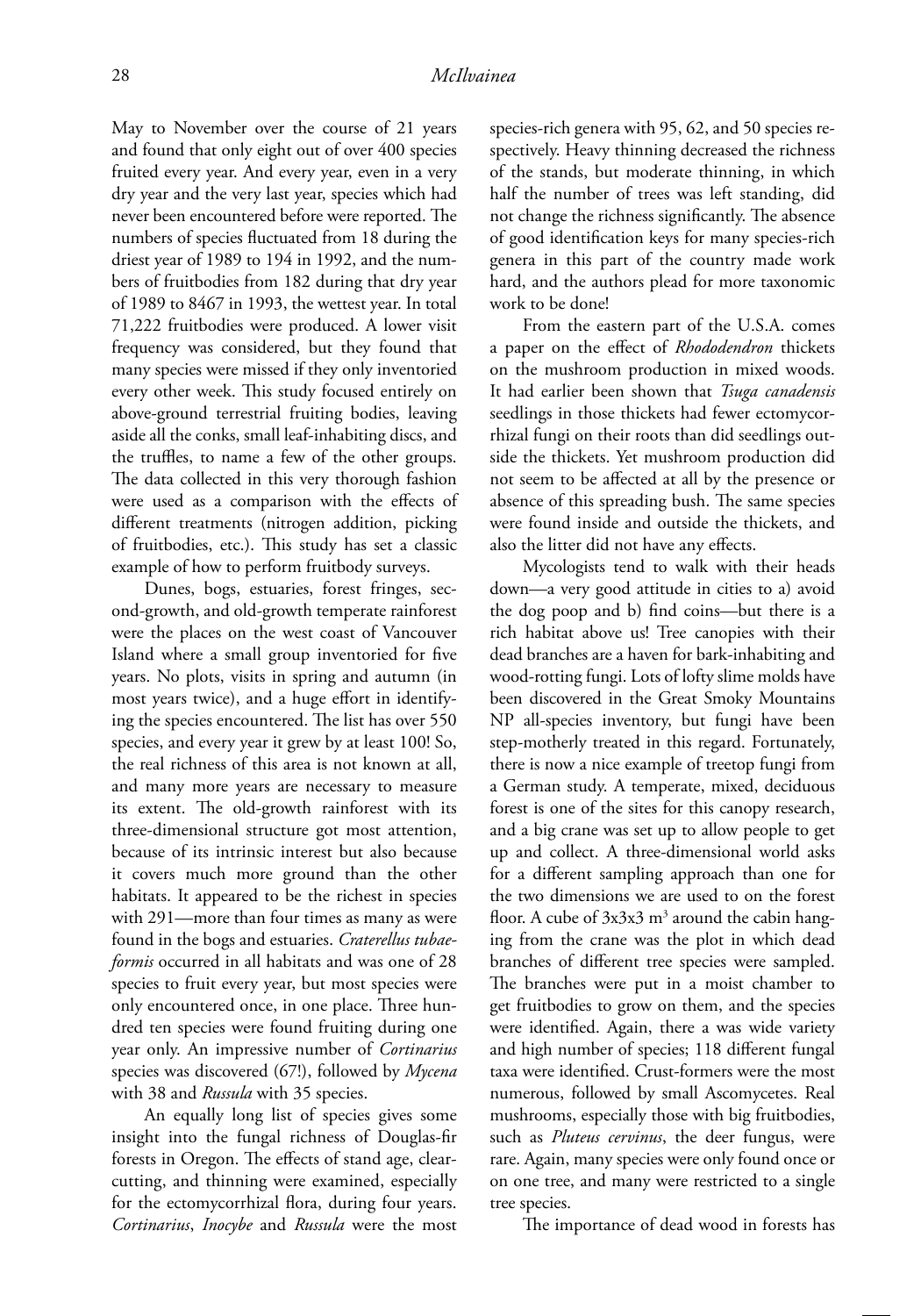been widely recognized, as it is a habitat for fungi, insects, birds and even for tree seedlings. A steady stream of papers on wood inhabiting mushrooms comes from northern Europe, where boreal forests are species-rich and logging continues to be a threat. American research on the inhabitants of old logs and snags is rarer, so it is nice to see a paper on polypores and crusts of the northern hardwood forests of Wisconsin and the upper peninsula of Michigan. Plots were laid out in different forests (old-growth, uneven-aged, and relatively young even-aged), and wood of various diameter was investigated for the fungi. In total, 255 species of polypores and crusts were identified, with a lot of variation in the number of species on the smaller wood from year to year. This impressive number was the result of sampling for a mere two years! Old-growth forests were characterized by *Cystostereum murrayi* and *Rigidoporus crocatus*. *Oxyporus populinus* on *Acer* was characteristic for the younger even-aged stands. Five species were discovered that had not been reported for the United States previously. A total of 46 species could not be identified at all, and might represent new species.

 A fascinating tale on the course of wood decay, and the factors that influence it, is given in an overview article by Lynne Boddy. As soon as wood becomes dysfunctional, fungi take over, starting with colonization from outside or inside—fungi are lying in wait for the moment. Every new arrival changes the (de)composition, and the community is in flux throughout the decomposition process, both in space and in time. The amounts of water and oxygen are important factors affecting the development of the community, and their effects are different in the various types of wood—be it a dead branch in the canopy or a log lying on the forest floor. Mushrooms flag the presence of a species in the wood but do not tell us when the species arrived, how extensive its mycelium is, or what stress factors might have contributed to the formation of the fruitbodies. How fast a piece of wood is broken down depends on which species are involved, though temperature and amount of water play a role as well. *Xylaria hypoxylon* forms a big fence around its territory to maintain a low water content, and keep other species out. But as soon as the plates forming the fence are removed, other fungi take over, and decay happens really fast. In short,

 decay is not a single-lane process, but a mosaic, and much depends on who was first.

#### **The All-Taxa Molecular Approach**

- O'Brien, H., J. L. Parrent, J. A. Jackson, J.-M. Moncalvo, & R. Vilgalys. 2005. Fungal community analysis by large-scale sequencing of environtmental samples. *Applied and Environmental Microbiology* 71: 5544–50.
- Fierer, N., J. A. Jackson, R. Vilgalys, & R. B. Jackson. 2005. Assessment of soil microbial community structure by use orf taxon-specific quantitavie PCR analysis. *Applied and Environmental Microbiology* 71: 4117–20.

A totally different approach to assessing diversity was chosen by a team from Duke University in Durham (NC); they collected soil and leaf litter from two different forests. DNA was extracted out of a small sample from these collections, two different gene regions were amplified using PCR techniques, cloned and subsequently sequenced. The results were compared with data in public databases and from their own collection of fruitbody samples to find suitable names for the species. This is like using forensic techniques to identify the murderer on account of some skin or blood drops left on the crime scene. The results for the Duke study are quite remarkable. In those small samples, covering only an utterly microscopic fraction of the total forest, more than 400 sequence types were detected, representing chytrids to agarics, with Ascomycetes and Basidiomycetes being the most species rich groups. Even more than in the Swiss fruitbody study reviewed above, the total richness was far from covered, and many more species are supposed to be present in these forests. This analysis gives an idea about the species present in the soil, but not about the form they are in: living hyphae, spores, or digested bits of fruitbodies.

The methods applied here sound almost too good to be true; and in reality there are, just as with the fruitbody-based inventories, many flaws and problems. One of them is the fact that such a big project calls for standard procedures, and that means that species that need something special to detect them fall through the net and are not caught. Furthermore, very abundant species have a much bigger chance to be detected than rare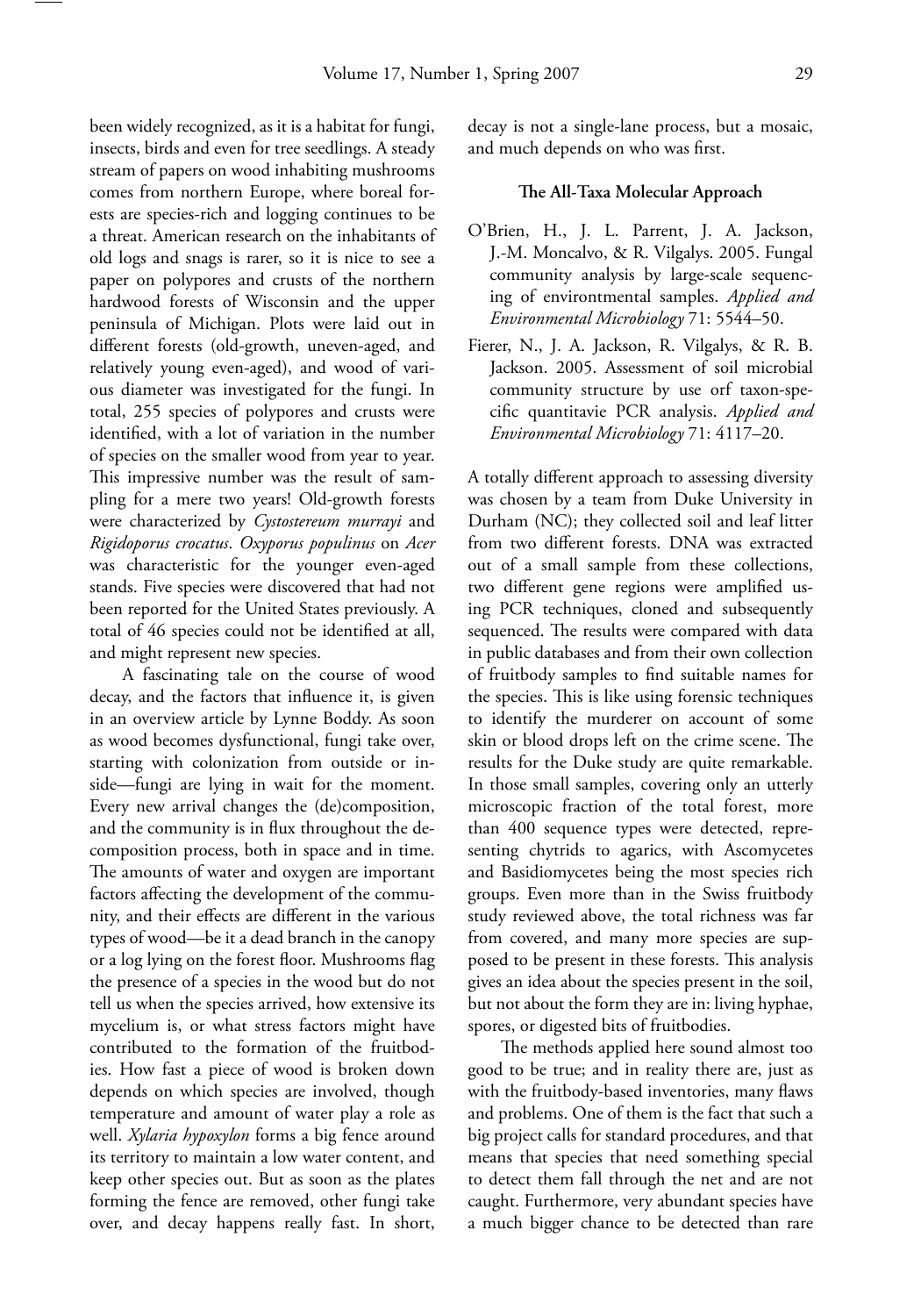species, or species for which the method is not a tight fit. The characters (pieces of DNA) used in these analyses might not be the best to delimit species. The differences between species might be very small in one group and big in another. Compare this with using the character "cap color red" in a key: it is an excellent character to recognize the species group of *Russula emetica*, but not the species within this complex. And lastly, getting a fitting name depends on the quality and quantity of data in the databases. Producing those reference data is the task of taxonomists and field mycologists, of writers of keys and floras, who depend on good, well-documented collections.

#### **Ectomycorrhizal Fungi**

- Taylor, A. F. S. 2002. Fungal diversity in ectomycorrhizal communities: sampling effort and species detection. *Plant and Soil* 244: 19–28.
- Izzo, A. D., M. Meyer, J. M. Trappe, M. North, & T. D. Bruns. 2005. Hypogeous ectomycorrhizal fungal species on roots and in small mammal diet in a mixed-conifer forest. *Forest Science* 51: 243–54.
- Ashkannejhad, S. & T. R. Horton. 2005. Ectomycorrhizal ecology under primary succession on coastal sand dunes: interactions involving *Pinus contorta*, suilloid fungi and deer. *New Phytologist* 169: 345–54.
- Cripps, C. 2004. Ectomycorrhizal fungi above and below ground in a small, isolated aspen stand: A simple system reveals fungal fruiting strategies and an edge effect. *Memoirs of the New York Botanical Garden* 89: 249–65.
- Bergemann, S. E. & M. Garbelotto. 2006. High diversity of fungi recovered from the roots of mature tanoak (*Lithocarpus densiflorus*) in northern California. *Canadian Journal of Botany* 84: 1380–94.
- Robertson, S. J., L. E. Tackaberry, K. N. Egger, & H. B. Massicotte. 2006. Ectomycorrhizal fungal communities of black spruce differ between wetland and upland forest. *Canadian Journal of Forest Research* 36: 972–85.

Many studies focus only on a part of the mycoflora, in particular the ectomycorrhizal species. They are easier to target as they grow around the tips of their host trees and shrubs, and these

mycorrhizal root tips can be found by sifting through soil samples. The fungus on the roots can be visually identified, but more information is gathered from the DNA and its matches with records in databases such as Genbank.

 How to sample this underworld is a study on itself, and the numbers of root tips needed to get close to a complete picture are huge. As in all settings, only a few species are very abundant, the vast majority is rarely encountered. For instance, the rarest species in a Swedish study was found on three out of 5,371 tips. The total number of root tips per square meter of forest floor was estimated to be between 70,000 and 720,000.

 One interesting facts unearthed by the early ectomycorrhizal studies is that a species can form many big fruitbodies, while it is difficult to find any trace of it on the roots. The picture we get from looking at fruitbodies may be different from what is happening underground. In other words, some species may be very efficient in getting carbon (sugars) from the tree, whereas others invest much less energy in the making of fruitbodies but instead may develop an extensive network of hyphae. Or some species rely heavily on spores for keeping the species alive, others may have long-lived individuals and invest their energy in maintaining their "bodies." We can also wonder whether we look in the right places, both for the fruitbodies and for the root tips.

 A nice study by Antonio Izzo and colleagues employed and compared four different sampling methods in making an inventory of the hypogeous fungi in an *Abies* forest in the southern part of the Sierra Nevada in California. They obtained fungal material from root tips (and used DNA for identification); from spores found in the scat of small mammals in the same area, since truffles and the like form a big portion of the diet of these animals (again with DNA for identification); and from fruitbodies of (false) truffles collected over the course of several years in the same general area. Their fourth method was to collect soil, use it to grow pines from seed, then look at the roots of the seedlings and identify the species found there. This is a great method to determine which fungal species persist as viable spores. *Amanita* and *Russula* species fail to show up, but *Rhizopogon* (false truffles) and a few *Suillus* species will often appear. *Thelephora* and *Tomentella* species also have spores that can stay viable for a long time.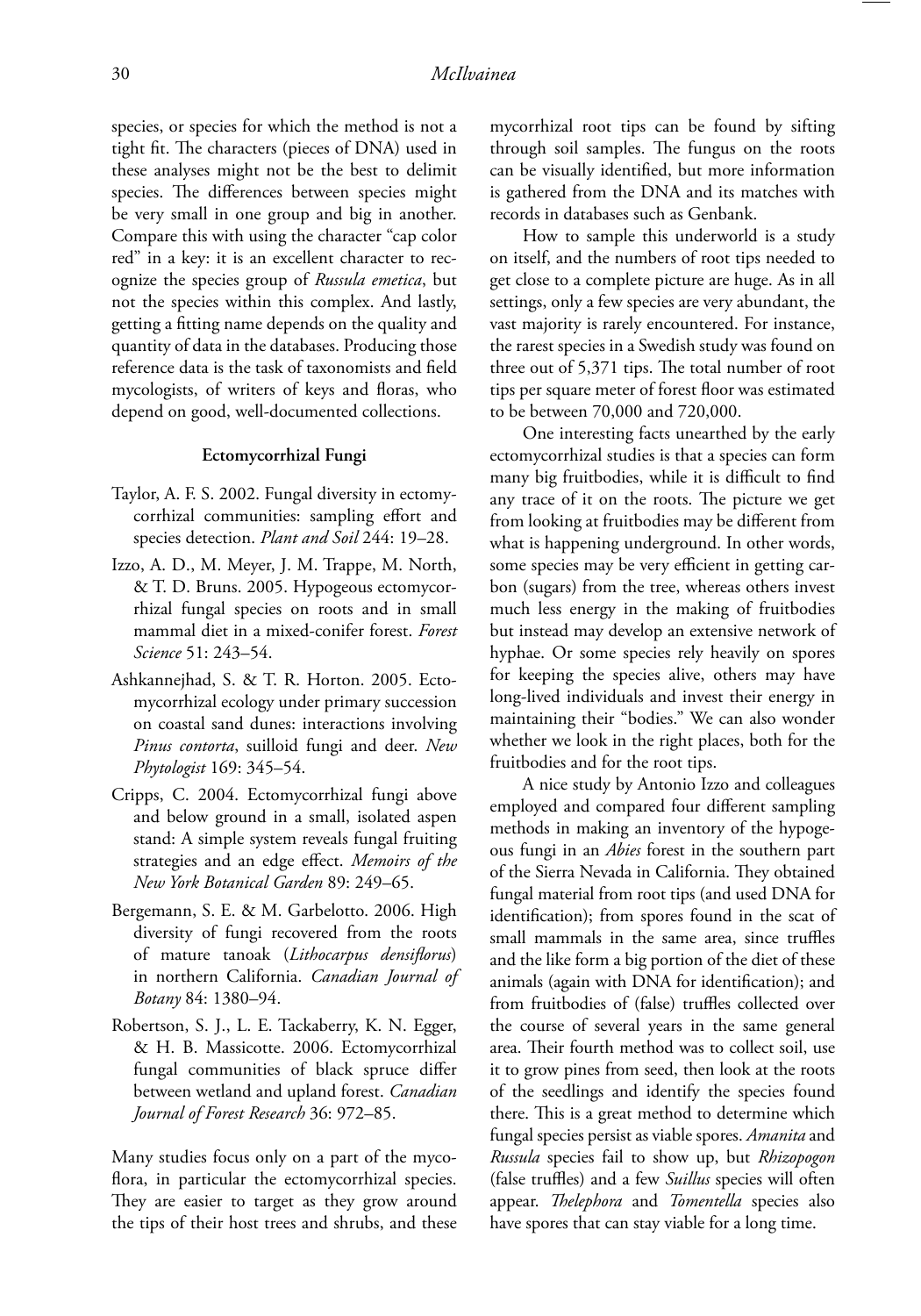However, the hypogeous lifestyle has been invented by many totally different groups of mushrooms, so there is not a simple DNA method to distinguish them from all other mushroom species. In this true fir forest, one fifth of the number of species found on the roots had the hypogeous lifestyle; a total of 29 hypogeous genera was found. Fifteen species were discovered in scat, including one species that is a wood rotting fungus. Two *Rhizopogon* species were detected by all four of the methods, but other species only showed up in the bioassays and were not seen as fruitbodies at all (nor in the scat). Apparently, these are species which rarely fruit and spend years and years as spores in the soil, biding their time.

 Research in the coastal dunes in Oregon looked at the establishment of pines in this barren area, and the role of fungi in the colonization of the trees. The question was how do the fungi get dispersed from one tree island to the next? Again different methods were used to detect the fungi, including direct observations of fruitbodies, identification of the fungi on the root tips of trees in the experimental area and on the root tips of seedlings grown in soil from the area, and on sterile soil with deer pellets. It turned out that deer, just like the smaller mammals in the western mountains, eat a lot of mushrooms. They eat both *Suillus* and *Rhizopogon* species, but the spores of the latter stayed viable for at least a year in the animal droppings. Although the forested areas harboured a much wider array of fungal species than these two genera, the species that facilitated the germination of the pines in the open uncolonized areas were especially those Rhizopogons, which got there via the intestinal tracts of the ungulates.

 A small aspen stand in Montana was where Cathy Cripps studied ectomycorrhizal fungi, both above and below ground, for four years. This is one of the very few studies in which a whole stand could be studied. Eight species were found in this tree island, and four of them were found fruiting. One species, *Paxillus vernalis,* produced only a single fruitbody during the study although, below ground, it was widespread. The pioneer species *Inocybe lacera* and *Laccaria proxima* formed hundreds of fruitbodies each year, but only at the edge of the stand, though again, their mycelium was encountered throughout the whole stand. The total numbers of mycorrhizal root tips were high: the estimate is between 200,000 and

1.3 million per cubic meter of soil, even higher than in the Swedish studies mentioned above.

A Californian study focused on five tanbark oak stands (*Lithocarpus densiflora*) in the northern coastal part of the state. This tree is suffering under the onslaught of Sudden Oak Death (caused by *Phytophthora ramorum,* a relative of the organism that causes potato blight), and mortality rates are extremely high. Knowing what mycorrhizal species are present may help to defend the tree species. Over 100 species were discovered in the roots from one sampling effort in 15 plots, but the estimate of the total richness is 265. Root endophytes, saprotrophic fungi and especially ectomycorrhizal species were found. This community is rich in species of the Russulaceae and the Thelephorales (such as *Bankera*, *Hydnellum*, *Boletopsis,* and *Tomentella* species). Many species remained nameless, as there not enough sequence data for comparison available in Genbank; half of the number of Ascomycetes could not be named.

 Communities of black spruce (*Picea mariana*) seedlings were the subject of a study in British Columbia. This tree occurs in a series of habitats ranging from wet to dry and low to uplands, with a changing set of fungi, also depending on the co-occurring mycorrhizal trees (lodgepole pine in the uplands and tamarack in the wetlands). Seedlings were collected once, and fruitbodies and soil were also gathered. Morphologically, there were 33 different types of mycorrhiza recognized on the root tips, but analysis of these showed that there were twice as many molecularly defined types. The richest were the upland stands, where lodgepole pine and black spruce co-exist.

### **Ectomycorrhizal Fungi and Environmental Changes**

- Avis, P. G., D. J. McLaughlin, B. C. Dentinger, & P.B. Reich. 2003. Long-term increase in nitrogen supply alters above- and below-ground ectomycorrhizal communities and increases the dominance of *Russula* spp. in a termperate oak savanna. *New Phytologist* 160: 239–53.
- Lilleskov, E. A., T. J. Fahey, T. R. Horton, & G. M. Lovett. 2002. Belowground ectomycorrhizal fungal community change over a nitrogen deposition gradient in Alaska. *Ecology* 83: 104–15.